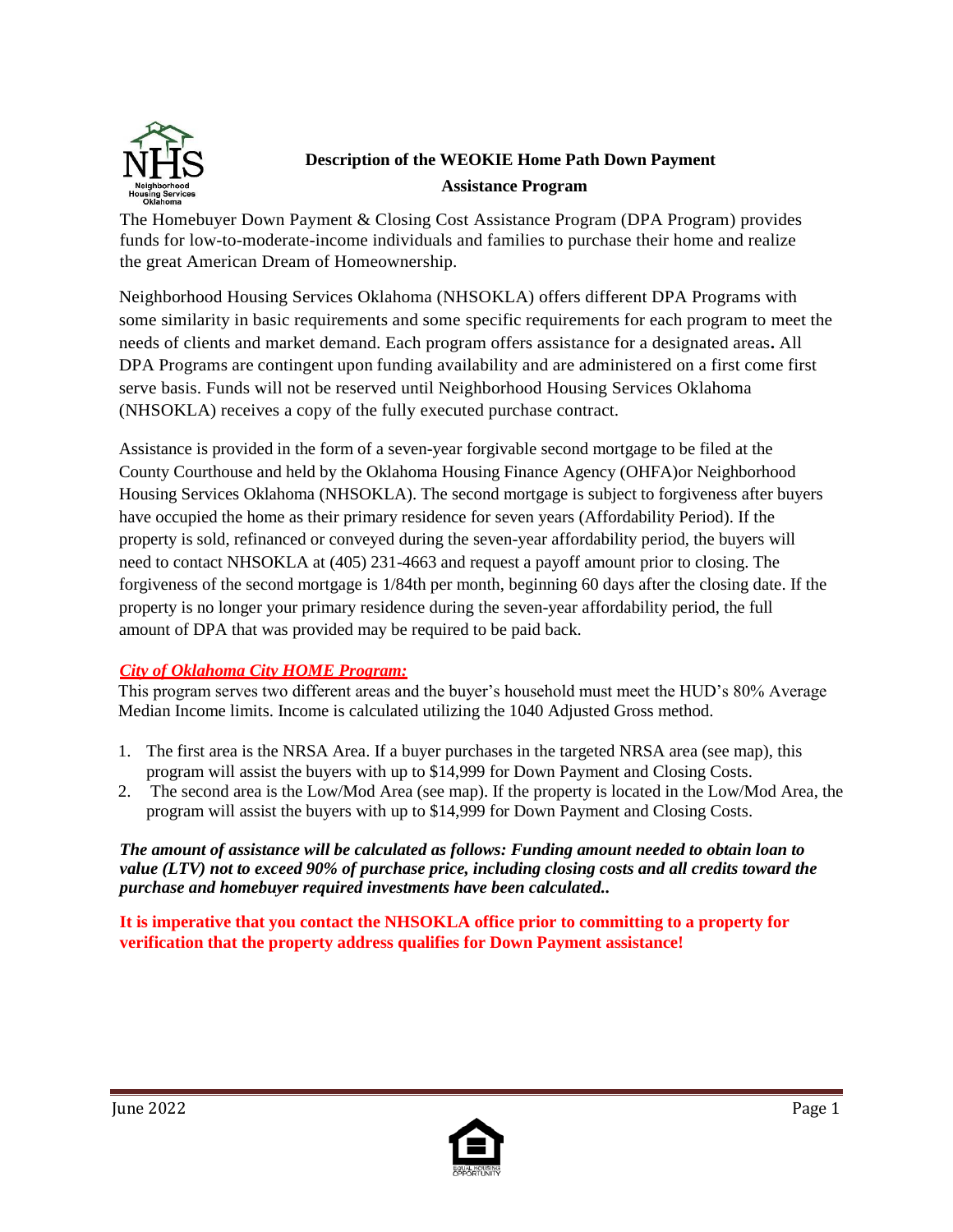| <b>Family Size</b> | Annual Income |
|--------------------|---------------|
|                    | \$45,850.00   |
|                    | \$52,400.00   |
|                    | \$58,950.00   |
|                    | \$65,500.00   |
|                    | \$70,750.00   |
|                    | \$76,000.00   |
|                    | \$81,250.00   |
|                    | \$86,500.00   |

#### 80% Area Median Income Guidelines \*\*effective 06/15/2022

#### New Income Limits are established by HUD Annually

The Following Requirements apply to all DPA programs:

- Excluded Students are prohibited from receiving HOME housing assistance.
- Program restrictions on student participation found at [24 CFR 5.612, w](http://www.hud.gov/offices/hsg/mfh/rhiip/studenteligibilityreqfaqs.pdf)hich exclude any student who:
	- $\checkmark$  Is enrolled in a higher education institution
	- $\checkmark$  Is under age 24
	- $\checkmark$  Is not a veteran of the U.S. military
	- $\checkmark$  Is not married
	- $\checkmark$  Does not have a dependent child(ren)
	- $\checkmark$  Is not a person with disabilities
	- $\checkmark$  Is not otherwise individually eligible, or has parents who, individually or jointly, are not eligible on the basis of income.
- $\triangleright$  The buyer must attend a certified Homebuyer Education Workshop prior to closing and provide NHSOKLA with a copy of the certificate.
- Two months Principal, Interest, Taxes and Insurance (PITI) reserves are required in a checking or savings at closing.
- $\triangleright$  Buyer must invest a minimum of 1% of sales price towards the home purchase. If buyer is obtaining FHA financing, minimum investment is ½ of the minimum FHA down payment assistance requirement of 3.5% (1.75). Cash back at closing if required investment exceeds this guideline is not allowed!
- $\triangleright$  Property must be primary residence.
- $\triangleright$  Property being purchased must have been owner occupied/vacant at least 6 months prior to purchase date.
- Down payment assistance approval is subject to a satisfactory Housing Qualify Standards (HQS) Inspection conducted by a NHSOKLA Inspector. There is no fee for the inspection.
- $\triangleright$  Property cannot be located in Flood Zone
- Front-end (housing payment only) cannot exceed 30.99% and back-end (all debts combined) cannot exceed 42.99% of household monthly gross income.
- $\triangleright$  If a co-mortgagor/co-signor is used to qualify for mortgage loan, the co-mortgagor/co-signor cannot be on the deed to the property. Primary applicant must still qualify with above stated ratios.
- $\triangleright$  Buyer must legally reside in the United States

**Homebuyers must fall at or below the established income limits for each DPA Program. Applicants who are over the income guidelines may re-apply 6 months after the original date of application.**

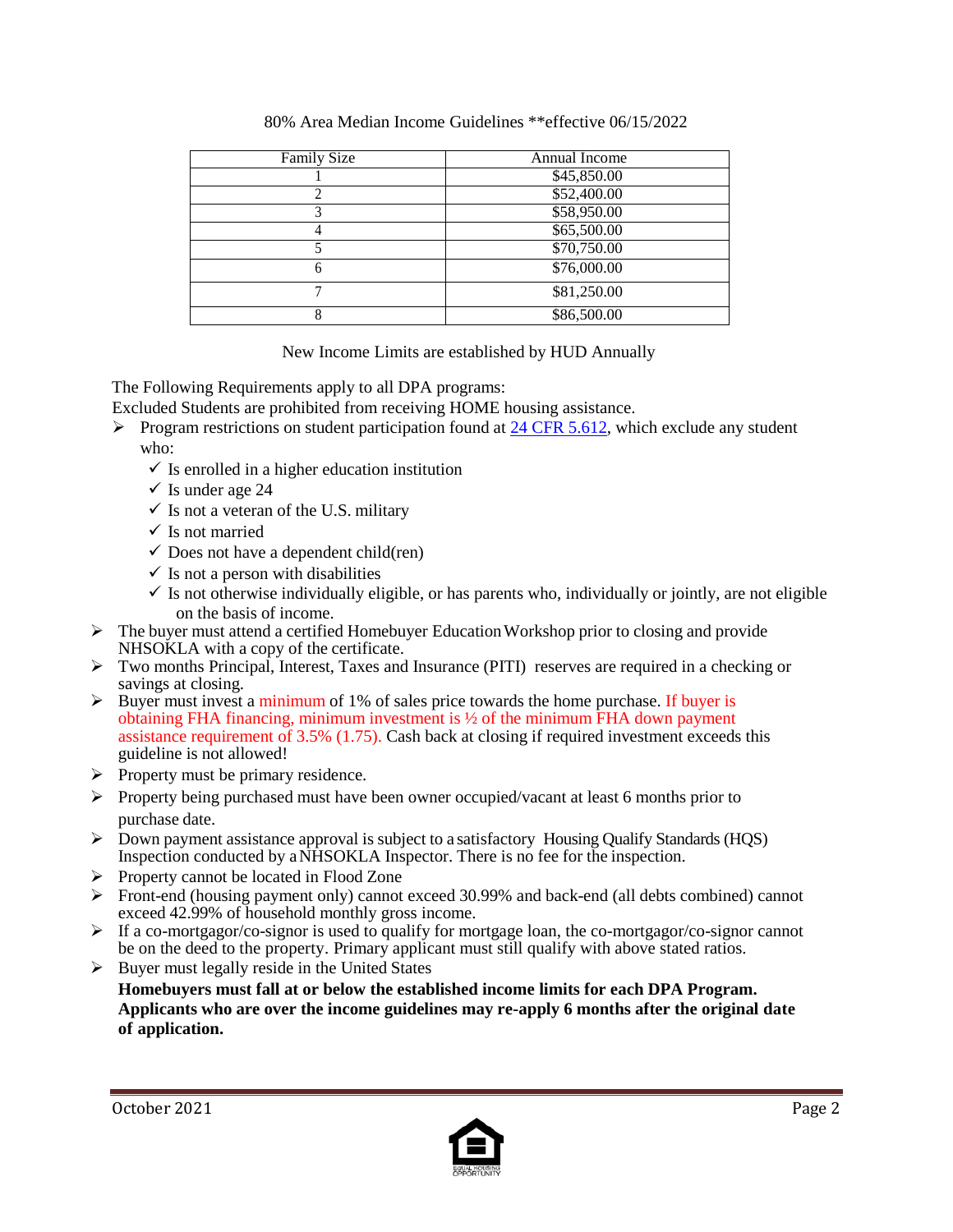Participation in Homebuyer Assistance programs require cooperation from all parties involved in the purchase transaction. NHSOKLA, the buyer, realtor, seller, lender, and Title Company all have specific responsibilities in the homebuyer program. The homebuyer should allow a minimum of 45 days to complete the homebuyer program.

## **Submission of Application**

Applicants must schedule a down payment assistance application appointment through NW Compass via NHSOKLA's website<https://nhsokla.force.com/nhsoklacft>

### **Down Payment Assistance Applications must be complete! Any missing information including disclosing liabilities, child support, Alimony/ Spousal support will be cause for assistance denial.**

- **Incomplete Down Payment Assistance applications missing any documents listed below will not be accepted.**
- $\checkmark$  Submit the application, General Release, Disclosure and Acknowledgment, Conditional Grant Agreement and non-returnable copies of the following documents with you to the appointment:
	- o Two months most recent pay stubs for all working family members
	- o Documentation of any other income, including social security, disability etc.
	- o Divorce decree (if applicable and receiving child support)
	- o Last two years W-2 forms
	- o Federal income tax returns from last two years
	- o Driver's licenses and social security cards for all household members
	- o Last two months' bank statements
	- o Fully executed purchase contract\*\*\*\*\*
	- o Certificate of completion of Homebuyer Education, if available
	- o Lender pre-approval, if available
	- o Loan Estimate prepared by lender \*\*\*\*\*DPA funds will not be reserved until applicant is in contract to purchase property AND the Lender /Borrower has provided NHSOKLA a copy of the Loan Estimate prepared by the lender\*\*\*\*\*
- $\checkmark$  Application and provided documentation are valid for 4 months from date of application.

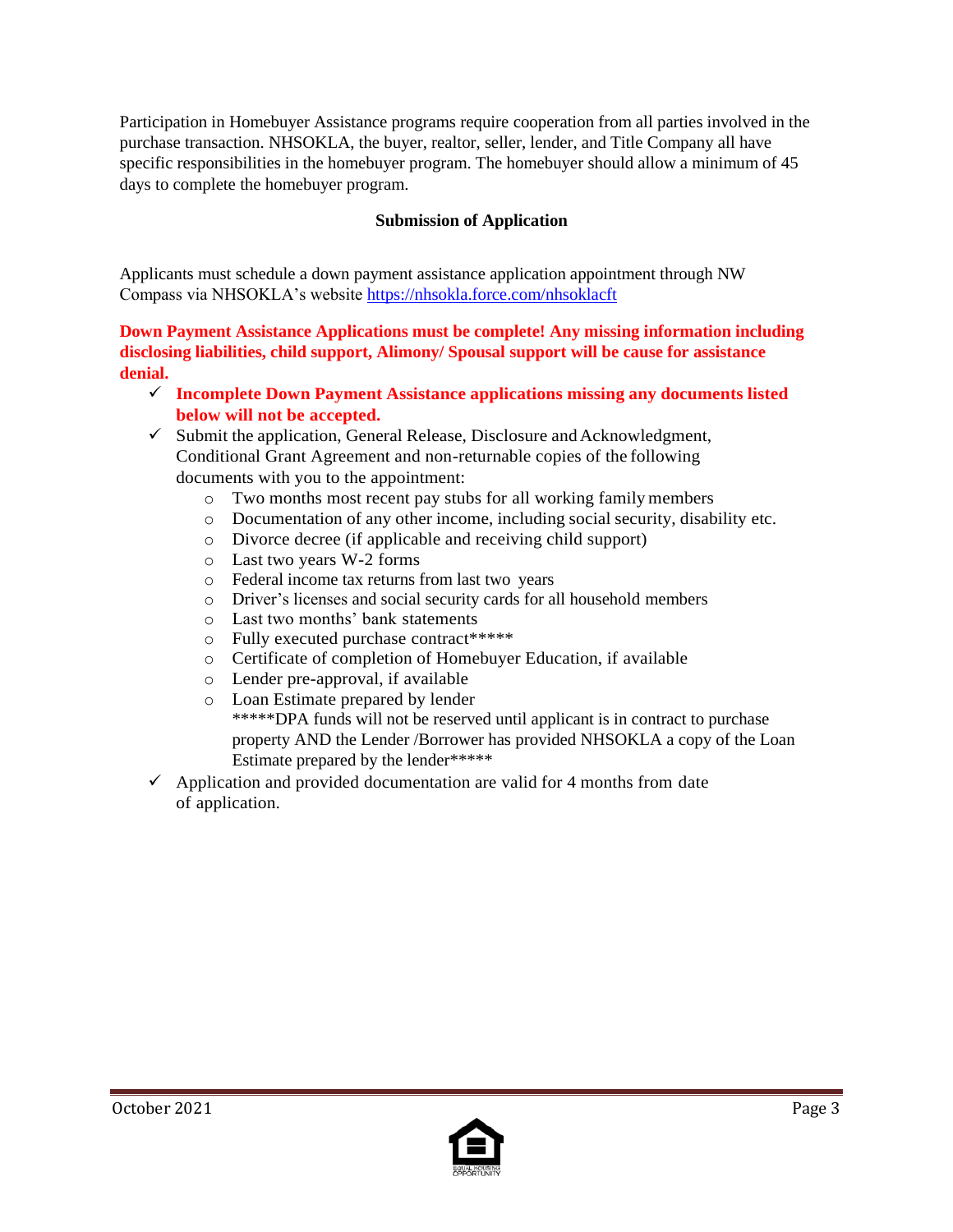## **DOCUMENTS NEEDED FROM REALTOR**

The realtor must provide NHSOKLA with copies of the following documents:

- $\checkmark$  Sales contract signed by buyer and seller
- Lead paint disclosure orthe document "Lead-Based Paint: A Threat to Your Children" and all other Disclosures
- $\checkmark$  Complete and return the Realtor Information Sheet (provided by NHSOKLA at application interview)
- $\checkmark$  Schedule a Housing Quality Inspection with NHSOKLA Inspector. This is free and should be performed after the appraisal and repairs are completed. The inspection should be scheduled at least 1 week in advance of closing.

### *DOCUMENTS NEEDED FROM LENDER*

Signed Loan Application Loan Estimate Credit Report Appraisal Closing Disclosure signed by homebuyer(s) Flood Certification Employment Verification 1008/MCAW Evidence of Insurance

### *DOCUMENTS NEEDED FROM TITLE COMPANY*

Provide the following documents to NHSOKLA before closing:

- $\checkmark$  Title Commitment and Survey
- $\checkmark$  Settlement Statement

After closing the title company must return the requested documents to Neighborhood Housing Services Oklahoma or The City of Oklahoma City (listed on the instruction form for title company instructions).

Once NHSOKLA has approved the Final Closing Disclosure, no further changes are allowed to be made to the final settlement statement

## **PROPERTY REQUIREMENTS**

- $\checkmark$  The home must be located in an area where funding is currently available (see maps).
- $\checkmark$  The home must pass a Housing Quality Standards Inspection before closing. If repairs are needed they must be completed before closing. Copies of receipts for materials, photos, or re-inspection will be required as proof of repairs.
- $\checkmark$  Persons who live in the house prior to purchase cannot be displaced. The house must have been occupied by the seller, buyer, or been vacant for six months. The seller will be asked to sign the Homebuyer/Seller Certification verifying no displacement has occurred. If displacement has occurred, the **seller** will be required to settle any claims filed as a result of the displacement.
- **Property cannot be located in a flood zone.**

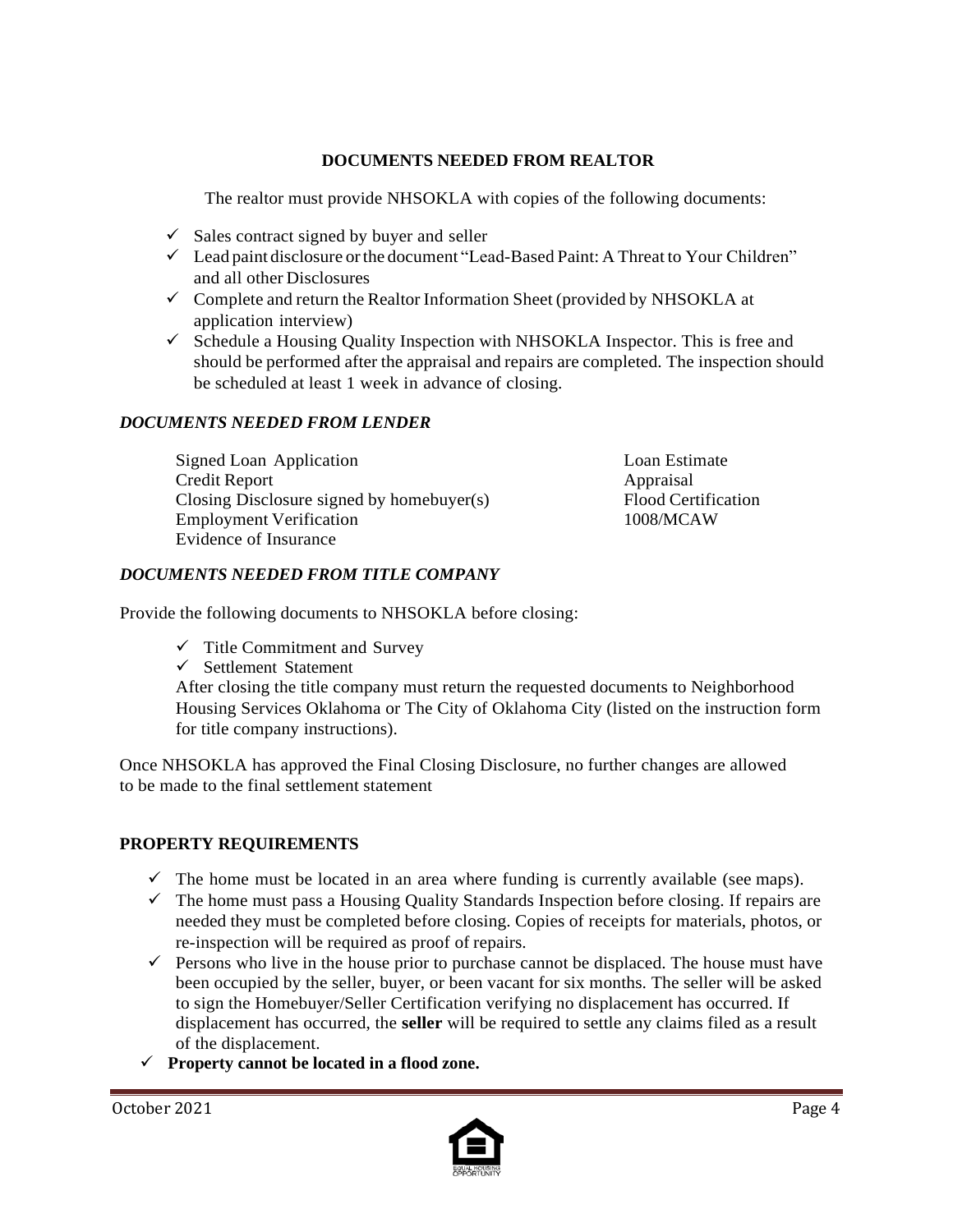## **ELIGIBLE CLOSING COSTS**

Items payable in connection with loan

- Loan Origination Fee  $\leq 1\%$  of principal (+\$300 on loans  $\leq$  \$50,000)
	- Appraisal report
	- **Credit report**
	- Flood certification fee-Must show property is not in 100-year flood zone
- Items Required By Lender to be Paid in Advance
	- Interest from to Days
	- **Mortgage Insurance Premium**
	- Hazard insurance premium

#### Reserves Deposited WithLender

- $\checkmark$  Hazard Insurance,
- $\checkmark$  Mortgage Insurance (buyer may bring additional funds to avoid mortgage insurance)
- $\checkmark$  County Property Taxes

#### Title Charges

- $\checkmark$  1/2 Settlement/Closing Fee
- $\checkmark$  Abstract or Title Search must be sellers expense no assistance applied
- $\checkmark$  Title Examination
- $\checkmark$  Document Preparation Fee
- $\checkmark$  Notary Fee
- $\checkmark$  Title Insurance

#### Government Recording and Transfer Charges

- $\checkmark$  Recording fees: deed, mortgage and releases
- $\checkmark$  City/County tax: deed, mortgage
- $\checkmark$  State Tax/Stamps
- $\checkmark$  Mortgage certification/Documentary stamp
- Additional Settlement Charges
- $\checkmark$  Property Survey Pin Surveys fees are capped
- $\checkmark$  Pest Inspection
- $\checkmark$  Home Inspection
- $\checkmark$  Home Service Warranty (from buyers' contribution)

**NOTE: Fees must be reasonable and customary for the area. Other Borrower paid costs are not automatically disapproved, but will be reviewed on a case-by-case basis.**

#### **Homebuyer Education Class Schedule**

[http://www.nhsokla.org/events/list/](http://www.nhsokc.org/events/list/)

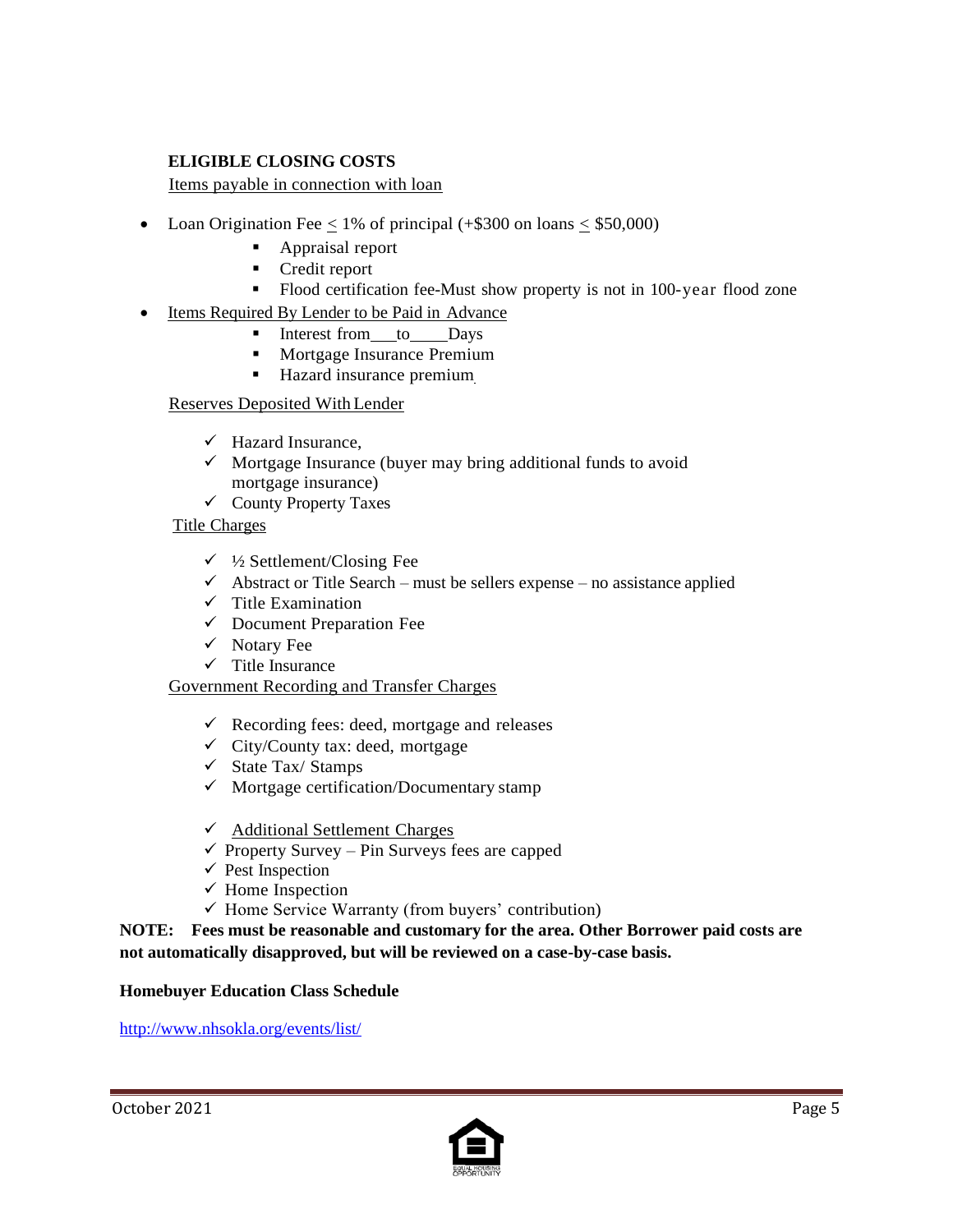## **Privacy and Opt Out Policy**

Neighborhood Housing Services Oklahoma is committed to assuring the privacy of individuals and/or families who have contacted us for assistance. We realize that the concerns you bring to us are highly personal in nature. We assure you that all information shared both orally and in writing will be managed within legal and ethical considerations. Your "nonpublic personal information," such as your total debt information, income, living expenses and personal information concerning your financial circumstances, will be provided to creditors, program monitors, and others only with your authorization and signature on the Foreclosure Mitigation Counseling Agreement. We may also use anonymous aggregated case file information for the purpose of evaluating our services, gathering valuable research information and designing future programs.

## **Types of information that we gather about you**

- Information we receive from you orally, on applications or other forms, such as your name, address, social security number, assets, and income;
- Information about your transactions with us, your creditors, or others, such as your account balance, payment history, parties to transactions and credit card usage; and
- Information we receive from a credit reporting agency, such as your credithistory.

## **You may opt-out of certain disclosures**

- 1. You have the opportunity to "opt-out" of disclosures of your nonpublic personal information to third parties (such as your creditors), that is, direct us not to make those disclosures.
- 2. If you choose to "opt-out", we will not be able to answer questions from your creditors. If at any time, you wish to change your decision with regard to your "optout," you may call us at (405) 231-4663 and do so.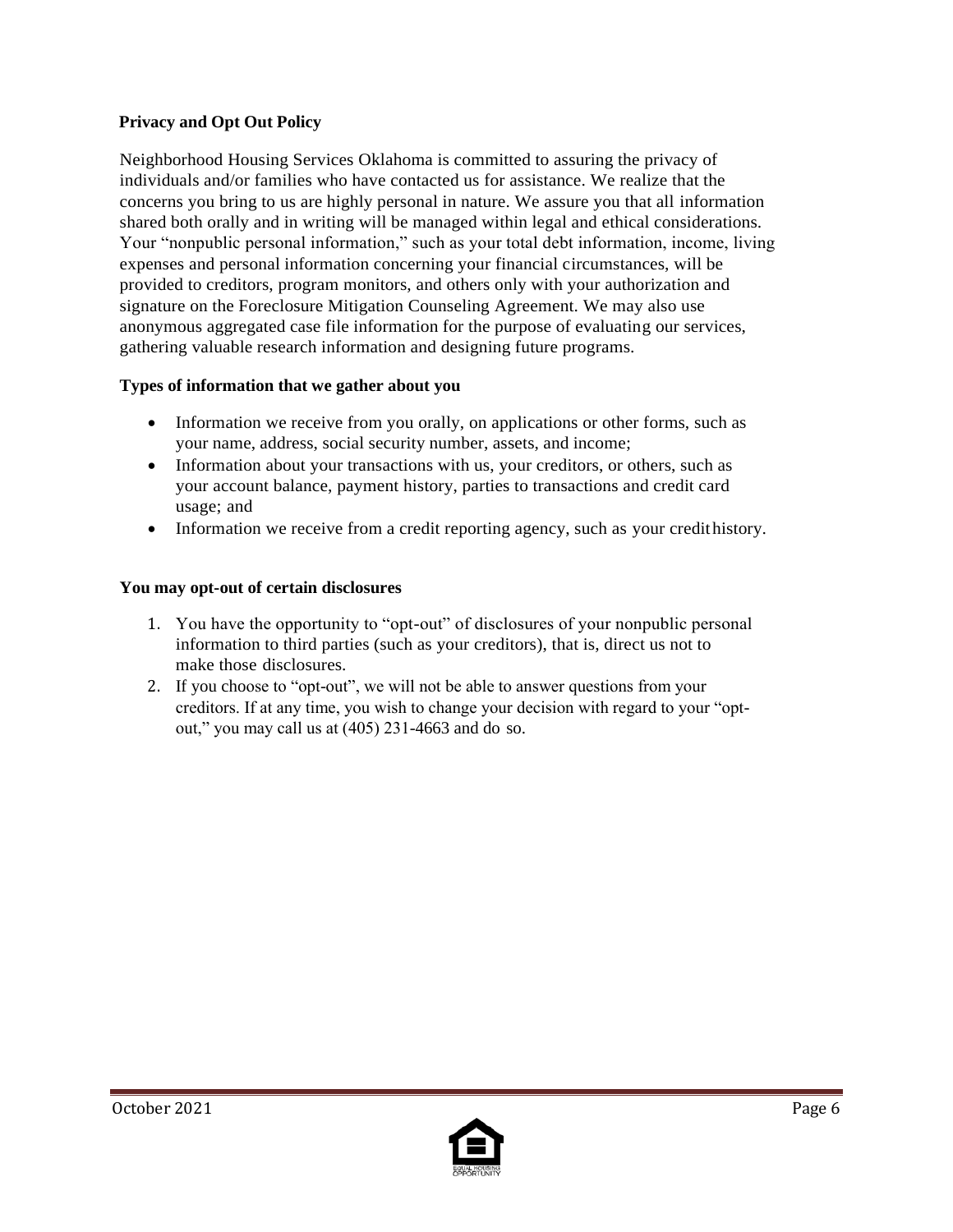### **Release of your information to third parties**

So long as you have not opted-out, we may disclose some or all of the information that we collect, as described above, to your creditors or third parties where we have determined that it would be helpful to you, would aid us in counseling you, or is a requirement of grant awards which make our services possible.

We may also disclose any nonpublic personal information about you or former customers to anyone as permitted by law (e.g., if we are compelled by legal process).

Within the organization, we restrict access to nonpublic personal information about you to those employees who need to know that information to provide services to you. We maintain physical, electronic and procedural safeguards that comply with federal regulations to guard your nonpublic personal information.

## **Conflict of Interest Statement**

Neighborhood Housing Services Oklahoma Directors, employees, and officers will avoid actual and the appearance of conflicts of interest. They will inform clients when a real or potential conflict of interest arises and take all necessary steps to resolve the issue in a manner that makes the clients' interests primary and protects clients' interests. In some cases, protecting clients' interests may require termination of the professional relationship with proper referral of the client.

Neighborhood Housing Services Oklahoma Directors, employees, and officers will not take unfair advantage of any professional relationship or exploit others to further their personal, religious, political or business interests.

Any potential conflicts of interest (such as a counseling agency providing low-cost loans), will be disclosed to clients in a written disclosure document.